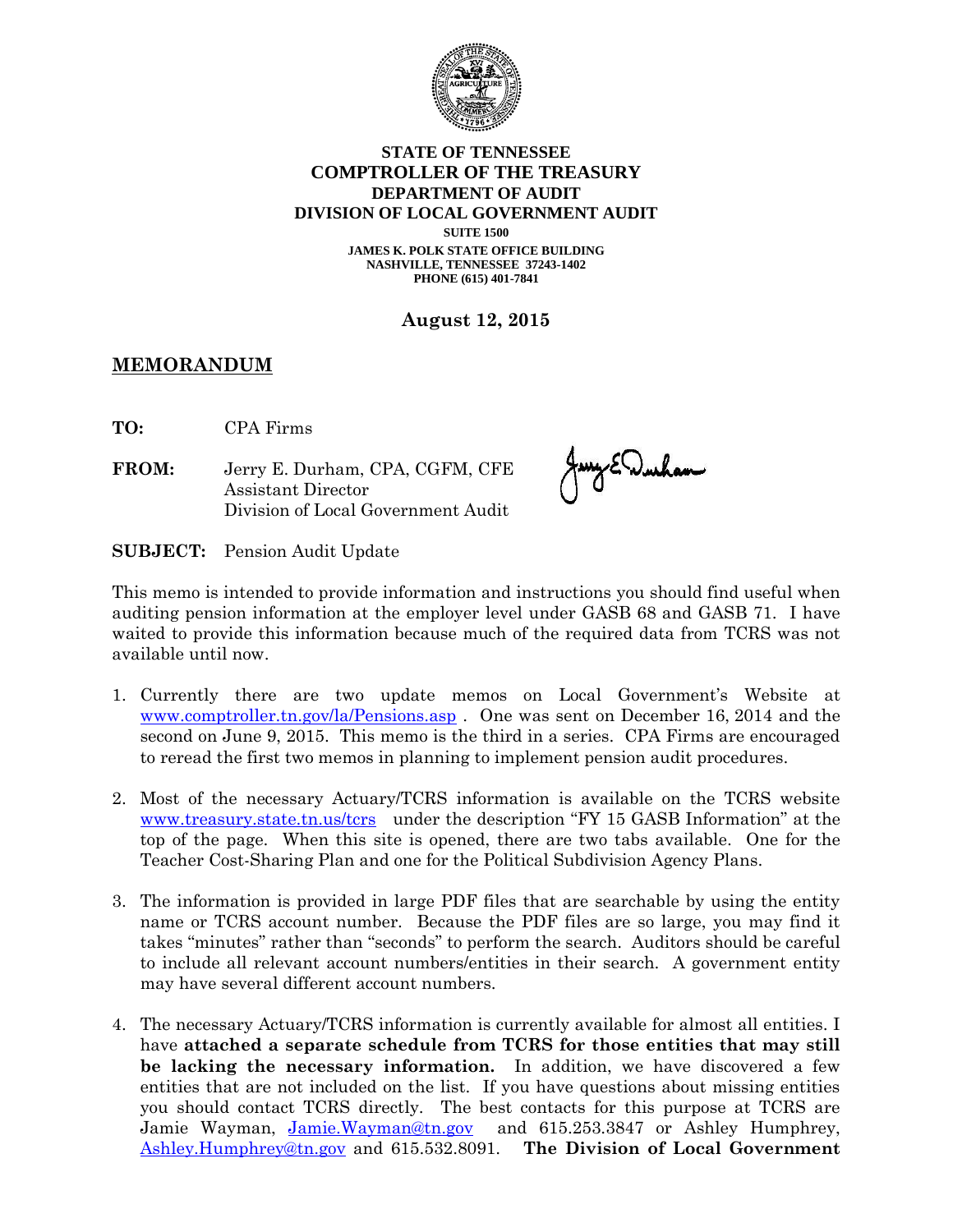## **Audit did not provide the information and in most cases does not have answers about missing entities.**

- 5. The Actuary/TCRS information should include the following:
	- a. Actuary Certification Letter
	- b. Actuarial Report
	- c. Journal Entries for recording Net Pension Asset/Liability, Deferrals, and Pension Income/Expense.
	- d. Notes to Financial Statements
	- e. RSI and Notes to RSI

Note: The "Actuary Certification Letter and Actuarial Report" and the "Notes to the Financial Statements and RSI/Notes to RSI" are combined in the documentation provided by the Actuary/TCRS.

- 6. I would encourage Auditors to include the above information in their audit documentation and to internally reference these documents to financial reports.
- 7. The information to be provided by the Comptroller of the Treasury, **Division of State Audit (i.e. the Plan Auditor) is not available yet.** The information, which should be ready in the near future, includes:
	- a. Workpapers related to the work of a specialist for TCRS's Actuary.
	- b. Examination Engagement for Inactive and Retiree Census Data (i.e. Census data maintained by the Plan).
	- c. Opinion on the Schedule of Changes in Fiduciary Net Position by Employer for Agent Employers.
	- d. Opinion on Schedule of Employer Allocations for Cost-Sharing Employers.
	- e. Opinion of Schedule of Pension Amounts for Cost-Sharing Employers.

The information from the **Division of State Audit** will be posted to the Division of Local Government Audit's website [www.comptroller.tn.gov/la/Pensions.asp](http://www.comptroller.tn.gov/la/Pensions.asp) .

- 8. While the above information is not yet available, no matters have surfaced that would indicate specific problems with the overall conclusions about these matters. This knowledge may allow you to proceed with financial statement preparation if you are at that stage of completion. **However**, your workpapers should *not* be considered complete unless the above information has been considered and related to the employer financial statement opinions. I would encourage Auditors to include the above information in their audit documentation and to internally reference these documents to financial reports. The information provided by the Actuary in the Actuarial Report should be traced to the Notes, Journal Entries, and RSI provided by TCRS. It would be very easy for TCRS to have made errors when transferring information from the Actuarial Report to the Notes, Journal Entries, and RSI. Each government covered under an agent plan will have its own unique Actuarial Report for each separate plan. Governments covered under the Cost-Sharing plans will only have one Actuarial Report.
- 9. I am in the process of writing the memo mentioned in Step 4 of the December 16, 2014 memo that deals with employer responsibilities. The template memo should be posted on Local Government Audit's website next week.
- 10. Some interesting information has surfaced from the final Actuarial Reports. Several governments will have a net pension **asset** rather than a net pension **liability**. Also, several governments will have **pension income** rather than **pension expense**. This was not anticipated. "Pension Income" should be reported with other types of income (i.e. it should not be presented as a Special Item or a negative expense, etc.). **TCRS has**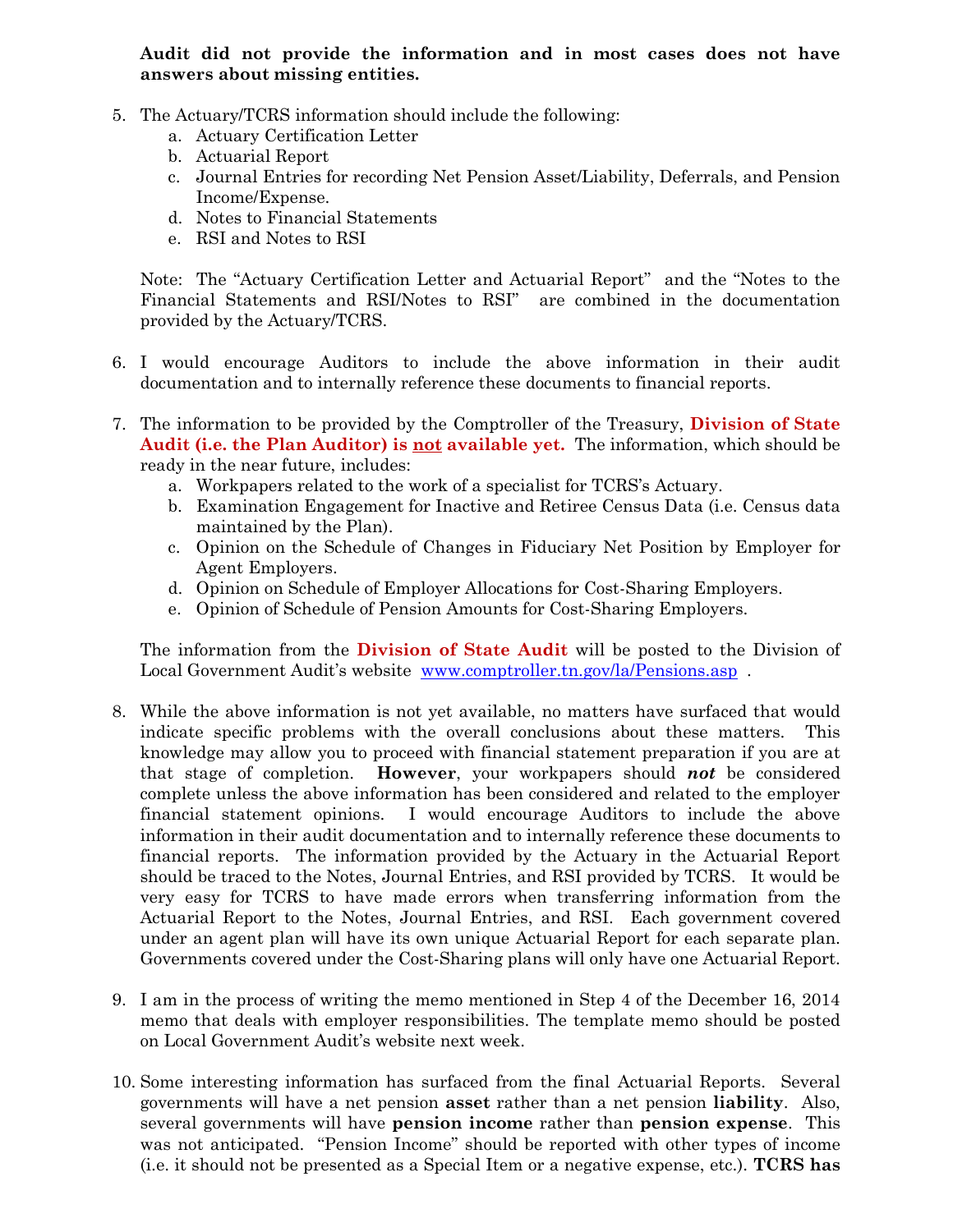**advised that governments with pension income this year should expect a pension expense next fiscal year.** You may want to inform your clients of this probability.

- 11. New account numbers may need to be created for reporting pension information. For example, net pension asset, pension income, and the different types of deferral accounts may be needed. (Also refer to number 14 below).
- 12. TCRS has grouped individual plans for each government differently in many cases. For example, one plan, let's say plan 80777, may include, employees of a discretely presented component unit, nonprofessional employees of the School Department, employees of an enterprise fund, and employees of the general government. Therefore, TCRS would report combined Census Data for all the employees under plan 80777. This creates various allocation and census data testing problems for Auditors. If different Auditors are performing the audits of the primary government and the component unit included in plan 80777, they will need to communicate about the allocations similar to the methods described for Counties in Number 13 below.
- 13. **IMPORTANT NOTE:** In a situation such as described in **Number 12** above, the Division of Local Government Audit will provide CPA Firms that audit stand-alone financial statements of Component Units or Enterprise Funds (e.g. Utilities) related to **County Governments** with an allocation of Net Pension Asset/Liability, Deferrals, and Pension Income/Expense. This way our numbers will agree between the Primary Government, Enterprise Funds, and Component Units. Obviously, this only applies to the 89 counties that are audited by the Division of Local Government Audit. If you are involved with an entity that meets the criteria in **Number 12** above, and you are preparing stand-alone financial statements for a Component Unit or Enterprise Fund of a **County Government**, please contact the Division of Local Government Audit so we can forward the necessary allocations. Unfortunately, there may be a situation, whereby the Division of Local Government Audit is not aware of an entity that is included in with census data of the general government. This would skew the allocations. We will deal with those situations if and when they occur.
- 14. The RSI ten year tables use the terminology "Covered-Employee Payroll". This does not mean the same as "Pensionable Payroll". See GASB's *Guide to Implementation of GASB Statement 68 on Accounting and Financial Reporting for Pensions,* **Question 106**.
- 15. When testing census data, I would encourage CPA Firms to select the Accuracy Sample, and then provide the sample to the government. Ask the government to provide the required Census Data for each employee in the Accuracy Sample. This will save Auditors considerable time. Remember, we are testing data from July 1, 2013 through June 30, 2014. In addition, only salaries for that <u>one year</u> and service credits for that one year are required to be examined.
- 16. Auditors will need to obtain the amount of contributions made between the measurement date of June 30, 2014 and the report date of June 30, 2015. These contributions will more than likely be presented in one account even though the contributions may apply to more than one type of pension plan. For example, contributions at a Local Education Agency (LEA) may include contributions for the nonprofessional employees (Agent Plan) and the professional employees (Teachers – Cost-Sharing Plan). The different types of contributions should be segregated by plan for reporting purposes. We recommend asking the employer to provide the segregated amounts. Going forward, it would probably be good for employers to have different contribution accounts for each plan. Because of the way the Concord System determines contributions, these are not easy numbers to come by.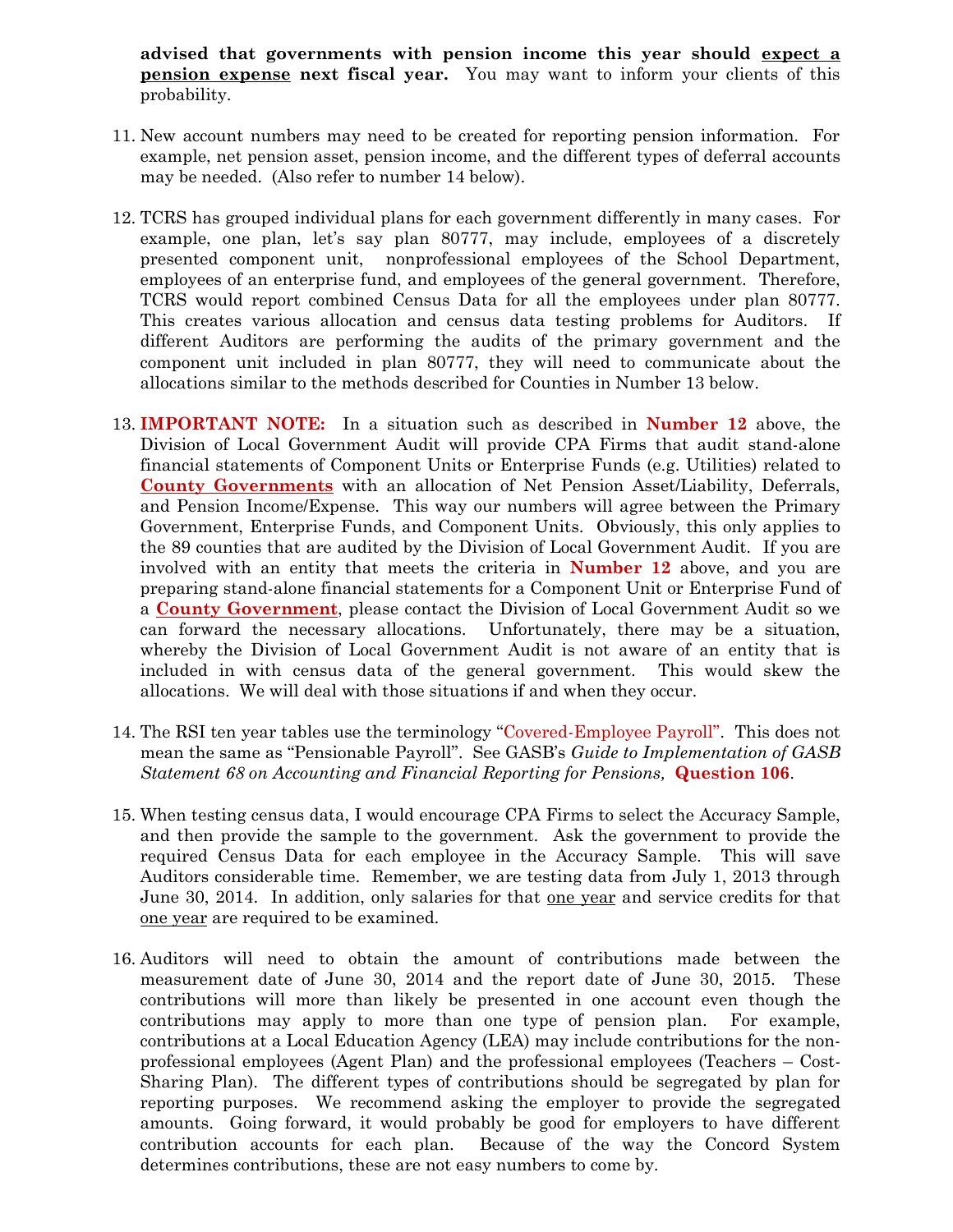- 17. Employers will need to decide whether or not pension expense should be booked for each department (Enterprise Funds). In addition, on the Statement of Activities at the government-wide level, pension expense should be allocated between functions using some logical approach. Pension income should "probably" be presented as General Revenue since it does not intuitively fit any other program income column.
- 18. As of July 1, 2014, TCRS established new pension plans for new hires. These are called the "Hybrid Plans". The old plans (i.e. Legacy Plans) continue for employees hired before July 1, 2014. Since the measurement date is June 30, 2014, the new Hybrid Plans will not have an asset/liability, deferrals, or pension income/expense to record. **However, the new Hybrid Plans will have "Contributions after the Measurement Date"** that will need to be recorded as Deferred Outflows. Unfortunately, this will mean that some governments will have a **separate set of Notes to the Financial Statements for the new Hybrid Plans.**

**Note:** Local governments have an option as to whether to implement the new Hybrid Plan for Agency Plans. However, all school systems must adopt the new Hybrid Cost-Sharing Plan for new teachers.

- 19. The Division of Local Government Audit is not aware of any "Special Funding Situations" as defined by GASB 68. However, if a Primary Government is making contributions to TCRS for a Component Unit, the Component Unit likely should record an "On-Behalf Payment" transaction as described in GASB 24.
- 20. CPA Firms are again encouraged to read GASB 68, paragraph 18, and related Implementation Guide Questions 33, 34, and 35 for Agent Plans. Stand-alone financial statements of a component unit that is included in the primary government's agent plan, should present Cost-Sharing notes rather than agent notes. This will cause considerable effort for CPA Firms reporting on the stand-alone financial statements of a component unit. If possible, the component unit needs to ask TCRS to set up its own account to avoid this situation in the future.
- 21. Census data testing workpapers for **Agent Plans** should be maintained by the CPA Firm in its workpapers in support of the Pension Asset/Liability, Deferrals, and Pension Income/Expense. *However***, the Census Data testing workpapers for the Cost-Sharing Plans should be forwarded to the Division of Local Government Audit in support of the Division of State Audit's Opinion on the overall Cost-Sharing plan. The Division of Local Government Audit will collect these workpapers; form an overall purpose, source, and conclusion; and provide this information to the Division of State Audit.**
- 22. It is my understanding that the State and Local Government Expert Panel that prepared the AICPA Whitepapers is preparing an Audit Alert related to the Cost-Sharing Plans. This may affect our audits. Please be watching for this Audit Alert.
- 23. I have been difficult to reach this summer and several of you may have tried to contact me. I have attempted to answer some of your questions in this memo. I have been out of state performing training or at various meetings. The best way to contact me about pension questions is by telephone. Please keep trying if I am not in. You may also contact Rachelle Cabading if I am not in. Feel free to contact us by email as well, but realize it takes a long time to communicate about pension questions by email because of the complexity of the subject matter.